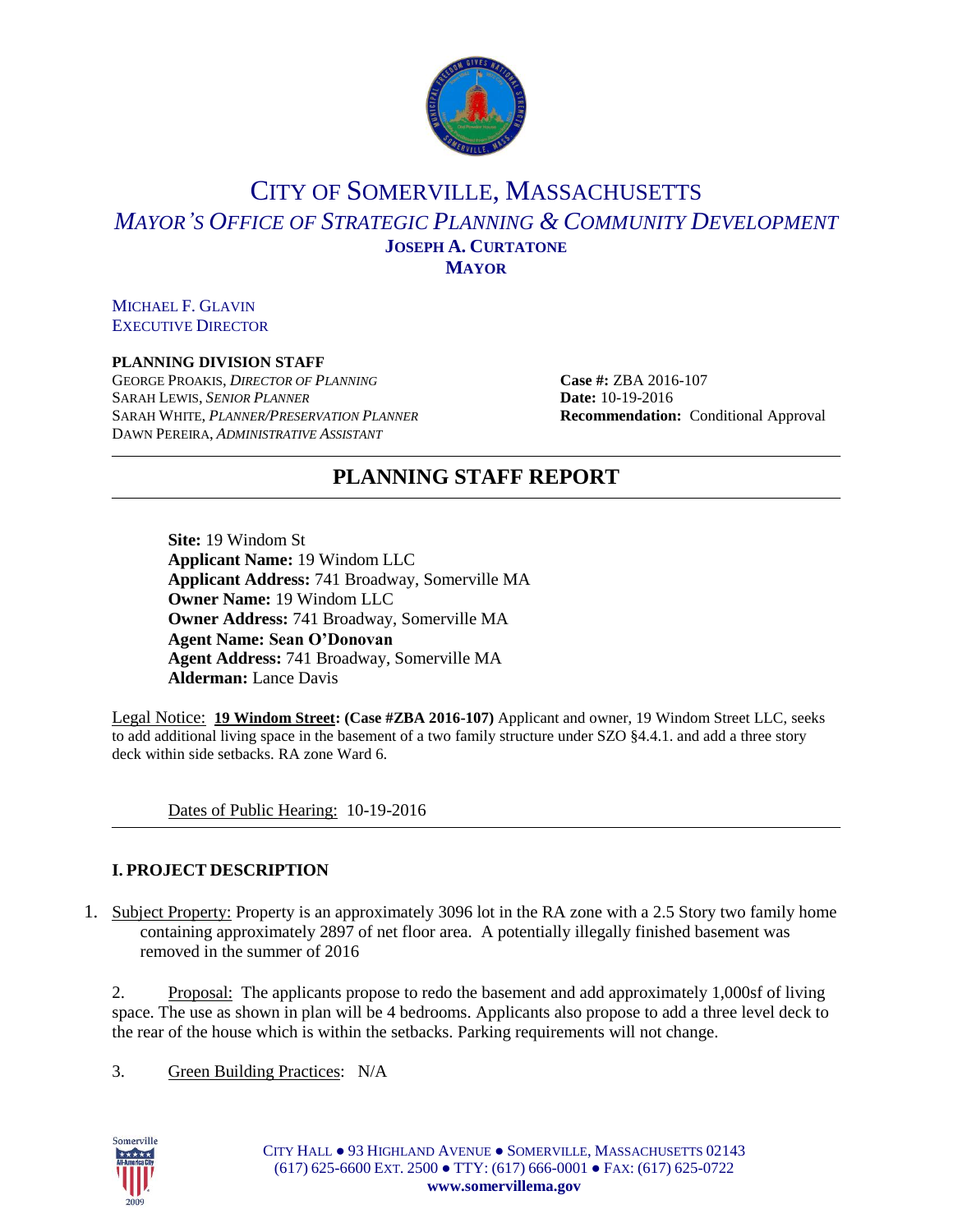4. Comments:

*Fire Prevention*: None

*Traffic & Parking*: None

*Wiring Inspection*: None

*Lights and Lines:* None

*Engineering*: None

*Historic Preservation*: None

*Ward Alderman*: None

## **II. FINDINGS FOR SPECIAL PERMIT (SZO §4.4.1):**

In order to grant a special permit, the SPGA must make certain findings and determinations as outlined in §5.1.4 of the SZO. This section of the report goes through §5.1.4 in detail.

1. Information Supplied:

The Staff finds that the information provided by the Applicant conforms to the requirements of §5.1.2 of the SZO and allows for a comprehensive analysis of the project with respect to the required Special Permits.

Information supplied is sufficient to make a full zoning review.

2. Compliance with Standards: *The Applicant must comply "with such criteria or standards as may be set forth in this Ordinance which refer to the granting of the requested special permit."*

The maximum allowed FAR for this lot is 2322sf of finished living space. As the structure currently has 3867 of finished living space it is nonconforming pursuant to SZO 8.5. Under SZO 4.4.1 nonconforming structures may be altered with a special permit.

3. Consistency with Purposes: *The Applicant has to ensure that the project "is consistent with (1) the general purposes of this Ordinance as set forth in Article 1, and (2) the purposes, provisions, and specific objectives applicable to the requested special permit which may be set forth elsewhere in this Ordinance, such as, but not limited to, those purposes at the beginning of the various Articles."* 

The proposal is consistent with the general purposes of the Ordinance as set forth under §1.2, which includes, but is not limited to *promote the health, safety, and welfare of the inhabitants of the City of Somerville; to provide for and maintain the uniquely integrated structure of uses in the City; to lessen congestion in the streets; to protect health; to secure safety from fire, panic and other dangers; to provide adequate light and air; to prevent the overcrowding of land; to avoid undue concentration of population; to facilitate the adequate provision of transportation, water, sewerage, schools, parks and other public requirements; to conserve the value of land and buildings; to preserve the historical and architectural resources of the City; to adequately protect the natural environment; to encourage the most appropriate use of land throughout the City; to protect and promote a housing stock that can accommodate the*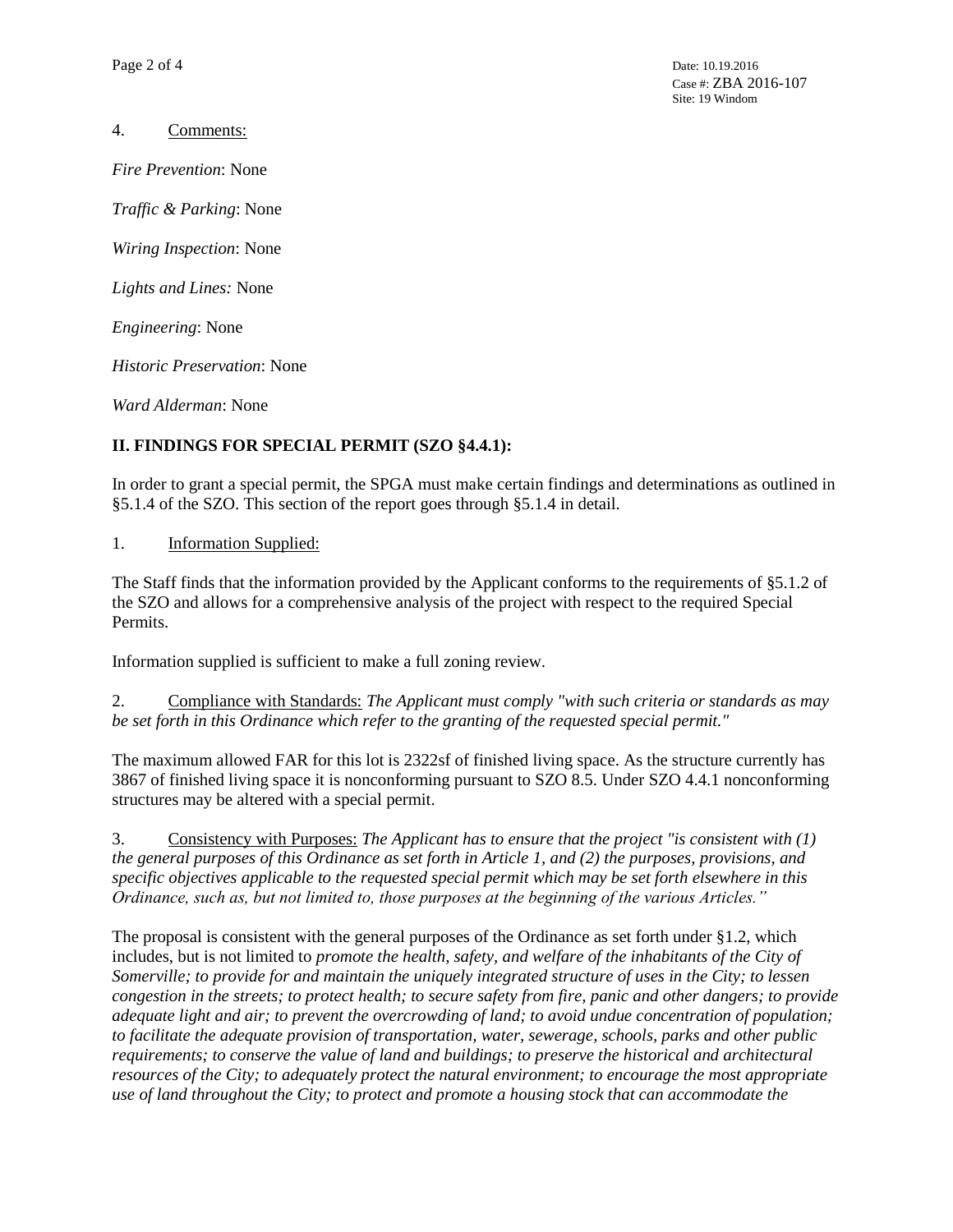*diverse household sizes and life stages of Somerville residents at all income levels, paying particular attention to providing housing affordable to individuals and families with low and moderate incomes; and to preserve and increase the amenities of the municipality.*

The proposed project conforms with the purpose of the RA zoning. The rear deck will be minimally seen from the public way and does not go beyond the current side envelope of the house.

4. Site and Area Compatibility: *The Applicant has to ensure that the project "(i)s designed in a manner that is compatible with the characteristics of the built and unbuilt surrounding area, including land uses."*

The surrounding neighborhood consists of single and multi0-famili dwellings in 2.5 story structures. The proposed work requiring a special permit in the basement of the structure and will not impact the surrounding neighborhood, and is generally in keeping with the character of the existing structures. Many near-by structures have decks, however not many have 3-story decks.

- 6. Vehicular and pedestrian circulation: *There should be no change to current vehicular traffic.*
- 7. Fast food establishments: *N/A*
- 8. Housing Impact: Will not create adverse impacts on the stock of existing affordable housing.

9. Impact on Affordable Housing: *In conjunction with its decision to grant or deny a special permit for a structure of four or more units of housing, the SPGA shall make a finding and determination as to how implementation of the project would increase, decrease, or leave unchanged the number of units of rental and home ownership housing that are affordable to households with low or moderate incomes, as defined by HUD, for different sized households and units.*

No Impacts to Affordable Housing.

### **III. RECOMMENDATION**

### **Special Permit under §4.4.1 and 8.5**

Based on the materials submitted by the Applicant, the above findings and subject to the following conditions, the Planning Staff recommends **CONDITIONAL APPROVAL** of the requested **SPECIAL PERMIT.** 

The recommendation is based upon a technical analysis by Planning Staff of the application material based upon the required findings of the Somerville Zoning Ordinance, and is based only upon information submitted prior to the public hearing. This report may be revised or updated with new recommendations, findings and/or conditions based upon additional information provided to the Planning Staff during the public hearing process.